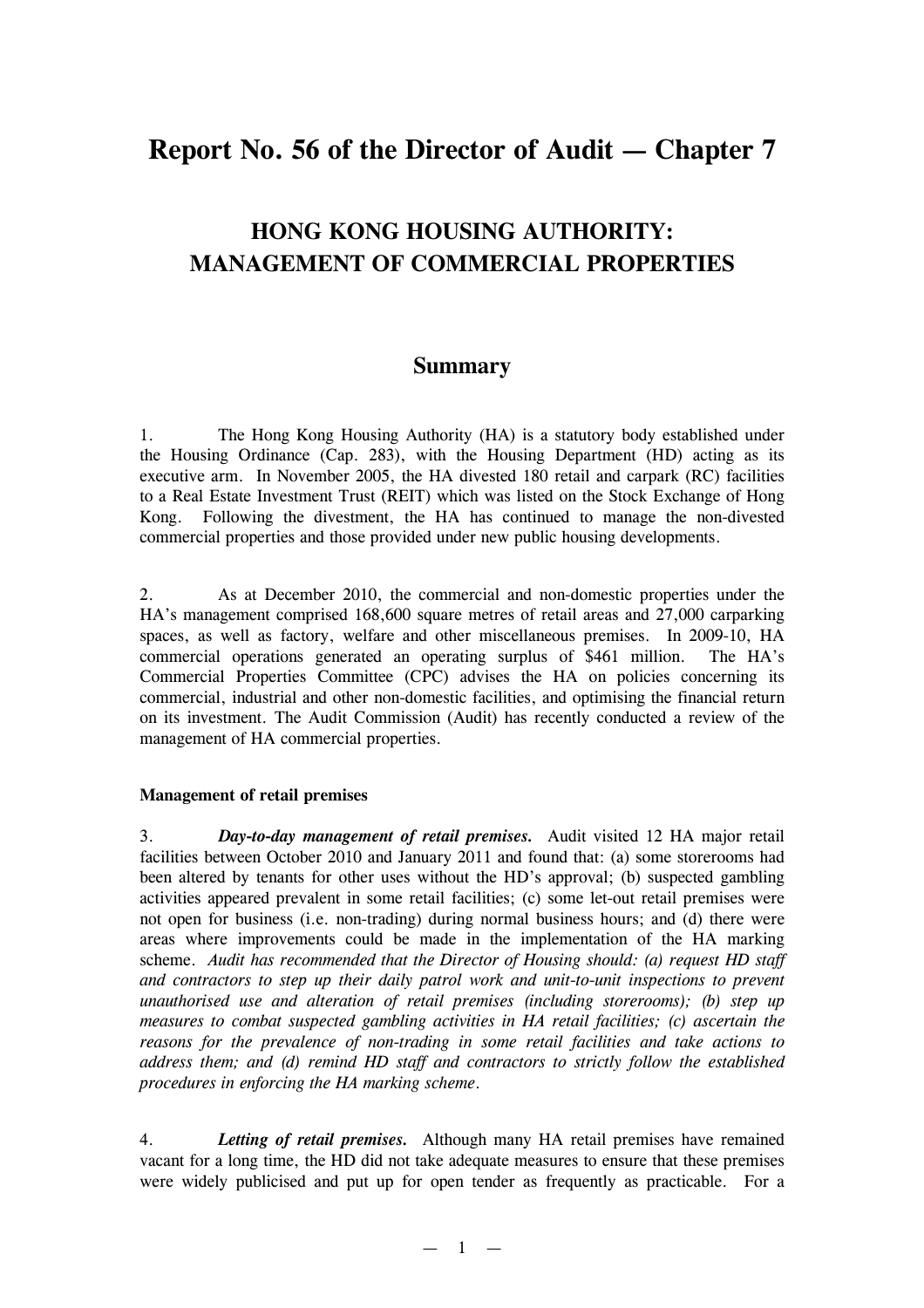vacant premises which did not attract any bidder in an open tender, the HD would normally take about two calendar months to re-tender the same premises. Also, HD staff may not have full market information when re-designating the trade appropriate for the premises in the re-tendering exercise. *Audit has recommended that the Director of Housing should: (a) ensure that all vacant retail premises available for letting are widely publicised; and (b) in re-letting vacant retail premises, further encourage prospective tenants to make trade suggestions*.

5. *Implementation of improvement measures.* In recent years, the HA has implemented a number of improvement measures for its retail premises, such as earmarking four retail facilities for early consideration of major improvement works and conducting "re-ordering" exercises in a number of markets. In setting the priority for major improvement works, the HD mainly took into account the commercial potential of the retail facilities concerned. Audit also noted that although the HD had taken improvement measures in some markets, their vacancy rates remained high. *Audit has recommended that the Director of Housing should: (a) duly take into account the vacancy rates of retail facilities when selecting them for major improvement works to enhance their commercial potential; and (b) take early actions to address the long-standing vacancy problem in some HA markets.*

6. *Monitoring of operating expenditure.* To ensure that retail facilities are operated cost-effectively, the HD has set major operating expenditure benchmarks for compliance by its estate housing managers. In 2009-10, many retail facilities had their operating expenditure exceeding the HD benchmarks. Some estate housing managers had not fully reported the non-compliance to the senior management, nor had they proposed adequate follow-up action for improving the situation. *Audit has recommended that the Director of Housing should improve the current monitoring mechanism to ensure that effective follow-up actions are taken on all cases of non-compliance.*

## **Management of car parks**

7. *Planning the provision of parking facilities.* Prior to 2009, parking facilities for public housing developments were built according to old planning standards stipulated in the Hong Kong Planning Standards and Guidelines (HKPSG). According to HD records, for many aged estates, the provision of public housing carpark facilities had turned out to be greater than the actual demand, leading to high vacancy rates in many HA car parks. Since 2009, substantial revisions to the parking standards have been made to the HKPSG. *Audit has recommended that the Director of Housing should, in consultation with the Transport Department, continue to regularly review the parking planning standards, having regard to the changing supply and demand conditions.*

8. *Measures to improve the utilisation of parking spaces.* In recent years, the HD has taken various measures to improve the utilisation of parking spaces, including conversion of surplus carpark facilities into other beneficial uses and letting of parking spaces to non-residents. In 2010, the HD conducted strength-weakness-opportunity-threat (SWOT) analysis of 38 car parks (with occupancy rate below 70% and with more than 20 parking spaces) and categorised them into different groups for follow-up actions. *Given that many of the 38 car parks had a consistently low occupancy rate for many years, Audit*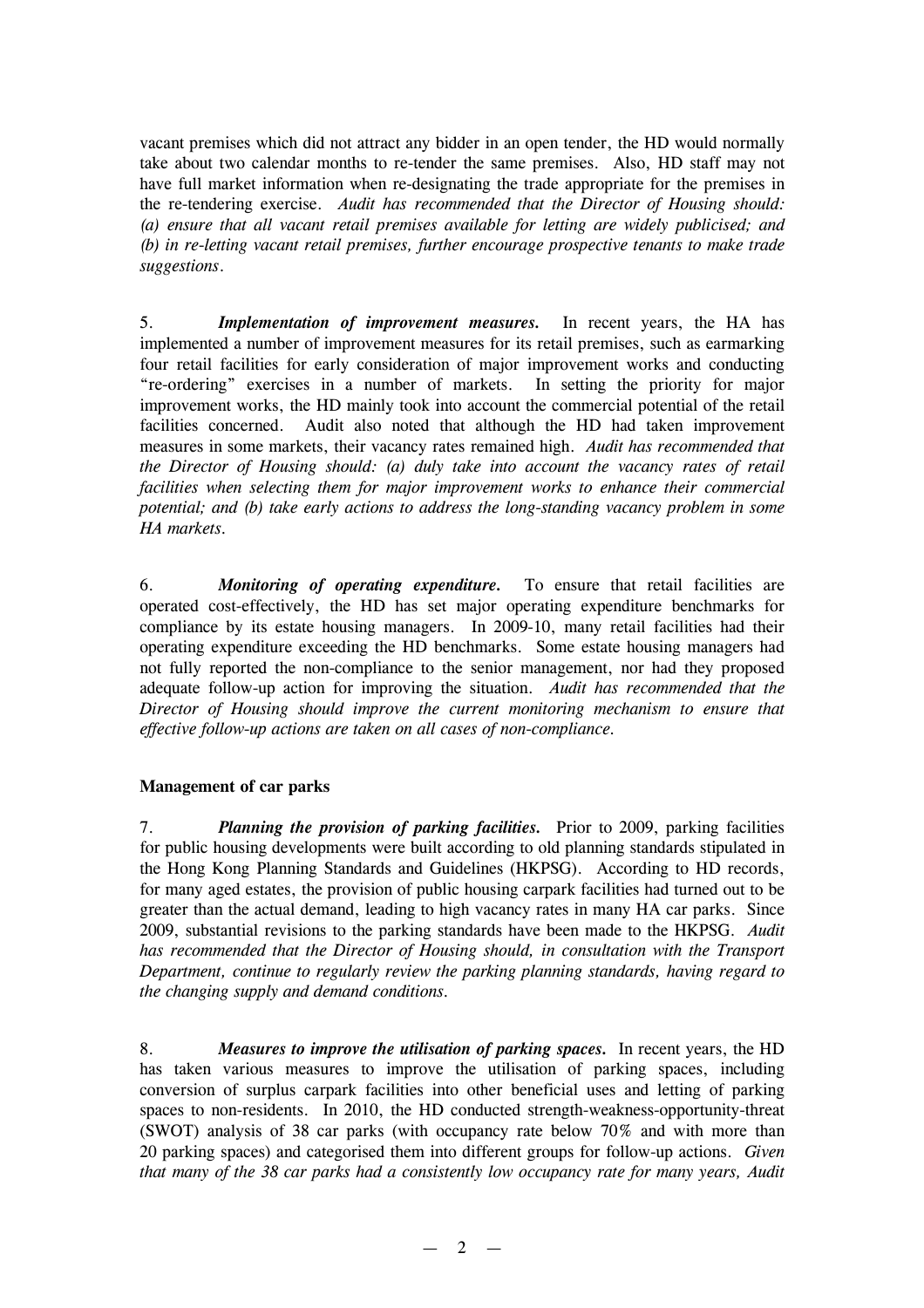*has recommended that the Director of Housing should expedite efforts to implement the recommendations arising from the SWOT analysis.*

9. *Conversion of surplus carpark facilities into other uses.* Since 2006, the HD has converted some underutilised parking facilities into other uses. As at January 2011, four projects were completed and successfully leased out. One of these projects related to leasing part of a car park to an organisation. Although this project was a commercial letting according to HD records, the rent charged to the organisation was on a par with the concessionary rent normally applicable for welfare lettings. This was contrary to the HD's established practice of charging market rate for commercial lettings. *Audit has recommended that, in exploring major conversion of commercial premises in future, the Director of Housing should ensure that the rent for the converted premises is assessed, duly taking into account the conversion costs and the proposed use of the premises.*

## **Management of factory estates**

10. Having regard to its core mission of providing subsidised rental housing, the HA decided in 1989 to progressively absolve itself from the ownership and management of factory estates in the long term. Since then, a number of factory estates had been cleared. As at January 2011, the HA still managed seven factory estates. Of these, the Chai Wan Factory Estate (CWFE) was built in 1959 using old design standards without lift service. The remaining six, completed in or after 1979, were built to comparatively modern standards.

11. *Clearance of old factory estates.* In November 2000, the HA reviewed the position of the old factory estates (those built in the late 1950s to mid-1970s). Given the obsolete design and increasing maintenance costs, the HA noted that the estates were approaching the point where clearance needed to be considered. Up to January 2011, the HA had cleared all old factory estates, except the CWFE. The CWFE had been running at a deficit of about \$2 million each year and was in poor building conditions. Audit raised concern about a lack of a definite clearance plan for the CWFE. In the event, the CPC approved in March 2011 a clearance plan for the CWFE.

12. *Long-term development of newer factory estates.* Since 1989, it has been the HA's policy to absolve itself from the ownership and management of factory estates (see para. 10). However, up to January 2011 (after more than 21 years), the HD had not formulated a long-term strategy to implement the policy. *Audit has recommended that the Director of Housing should review the position of the six newer factory estates and develop a strategy for their long-term development.*

13. *Subletting of factory premises.* Under the provisions of factory tenancy agreement, a tenant should not sublet factory premises without HD written permission. To help detect subletting or unauthorised use of factory premises, the HD has laid down procedures to be followed by its staff. These procedures include conducting thorough inspection of each factory unit on a 18-month cycle covering the checking of any change of factory name and trade, and whether the factory is operated by the tenant or by an